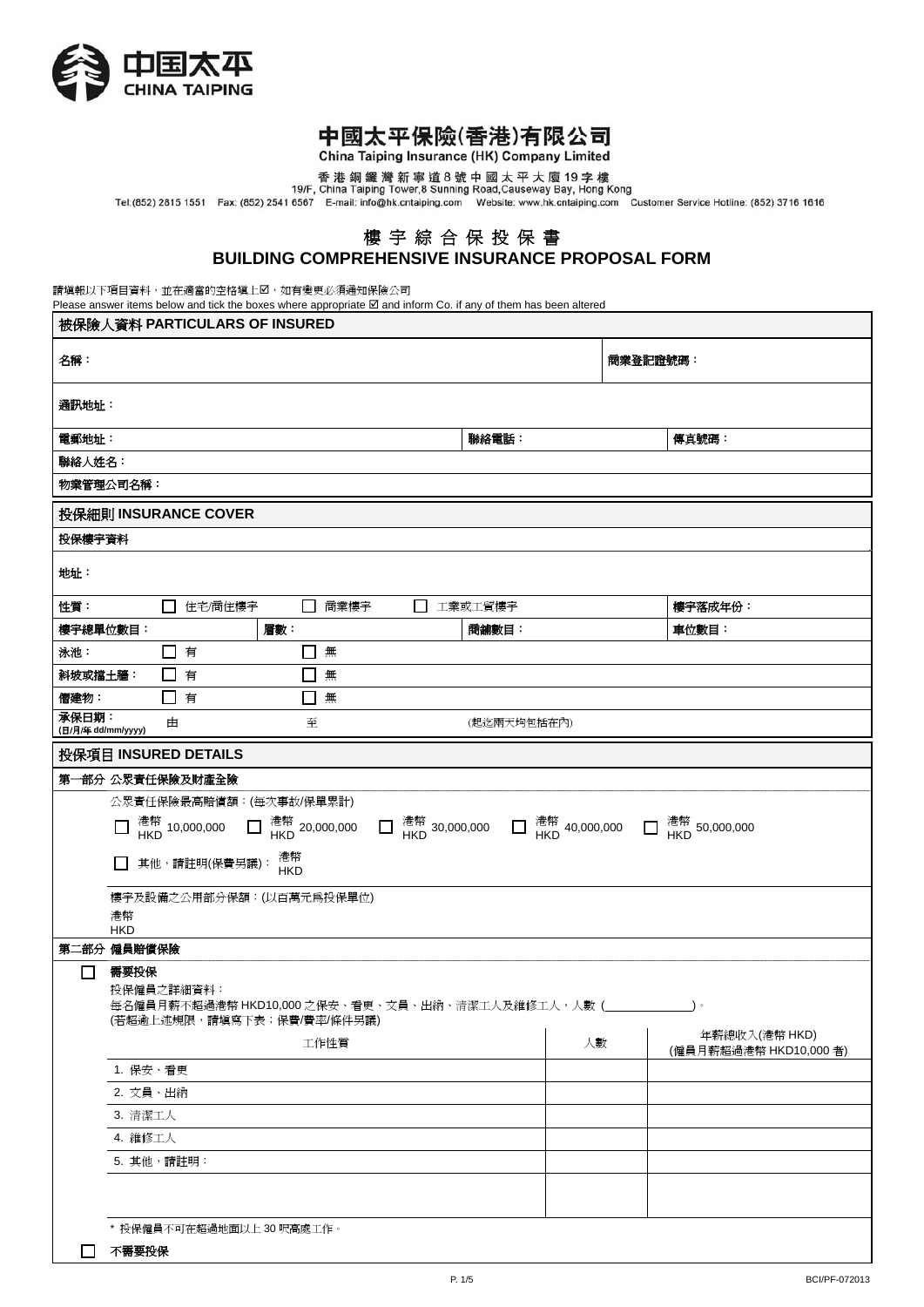

中國太平保險(香港)有限公司<br>China Taiping Insurance (HK) Company Limited

|                                                            | 第三部分 免費附加保障 |                                                      |  |  |  |  |  |  |  |
|------------------------------------------------------------|-------------|------------------------------------------------------|--|--|--|--|--|--|--|
|                                                            | 金錢損失保障      |                                                      |  |  |  |  |  |  |  |
|                                                            | 人身意外保險      | ● 每年最高賠償額以港幣 HKD30,000 為限。                           |  |  |  |  |  |  |  |
|                                                            |             | ● 最高賠償額:每名委員港幣 HKD100,000;保單累計港幣 HKD1,000,000。       |  |  |  |  |  |  |  |
| 請詳細回答以下問題 PLEASE ANSWER THE FOLLOWING QUESTIONS IN DETAILS |             |                                                      |  |  |  |  |  |  |  |
|                                                            |             | (一) 最近五年內, 投保樓宇有否遭受本計劃所承保的風險而蒙受損失?                   |  |  |  |  |  |  |  |
|                                                            |             | 若"有",請詳列:                                            |  |  |  |  |  |  |  |
|                                                            |             | $\Box$ 有 $\Box$ 否 $\qquad$                           |  |  |  |  |  |  |  |
|                                                            |             | (二) 最近五年內,僱員在工作期間有否遇到意外引致傷亡?                         |  |  |  |  |  |  |  |
|                                                            |             | 若"有",請詳列:                                            |  |  |  |  |  |  |  |
|                                                            | □有 □否 一     |                                                      |  |  |  |  |  |  |  |
|                                                            |             | (三) 投保樓宇有否被保險公司拒絕受保、拒絕續保或取消保單、要求增加保費或附加任何特別條款?       |  |  |  |  |  |  |  |
|                                                            |             | 若"有",請詳列:                                            |  |  |  |  |  |  |  |
|                                                            | □有 □否 =     |                                                      |  |  |  |  |  |  |  |
|                                                            |             | (四) 最近五年內,投保樓宇有否計劃進行全幢樓宇的保養或維修工程?                    |  |  |  |  |  |  |  |
|                                                            |             |                                                      |  |  |  |  |  |  |  |
|                                                            |             | □有 □否 若 "有",請詳列:                                     |  |  |  |  |  |  |  |
|                                                            |             | (五) 未來一年,投保樓宇有否進行全幢樓宇的保養或維修工程計劃?                     |  |  |  |  |  |  |  |
|                                                            |             | 若"有",請詳列:                                            |  |  |  |  |  |  |  |
|                                                            | □有 □否 =     |                                                      |  |  |  |  |  |  |  |
|                                                            |             | (六) 投保樓宇有否任何伸展於外牆之結構,包括廣告招牌或棚架等?                     |  |  |  |  |  |  |  |
|                                                            |             | 若"有",請詳列:                                            |  |  |  |  |  |  |  |
|                                                            | □有 □否 =     |                                                      |  |  |  |  |  |  |  |
|                                                            |             | (七) 投保樓宇有否擁有會所、康樂設施、游泳池、違例搭建物、斜坡、護土牆及私家路?            |  |  |  |  |  |  |  |
|                                                            |             | 若"有",請詳列:                                            |  |  |  |  |  |  |  |
|                                                            | □有 □否       |                                                      |  |  |  |  |  |  |  |
|                                                            |             | (八) 投保樓宇有否收到屋宇署根據《建築物管理條例》的任何命令或有關文書或政府其他部門機關的任何命令?  |  |  |  |  |  |  |  |
|                                                            |             | 若"有",請詳列:                                            |  |  |  |  |  |  |  |
|                                                            | □有 □否       |                                                      |  |  |  |  |  |  |  |
|                                                            |             | (九) 最近十年內,投保樓宇有否進行必須經由有關政府部門審批的改動工程?                 |  |  |  |  |  |  |  |
|                                                            |             | 若"有",請詳列:                                            |  |  |  |  |  |  |  |
|                                                            | □有 □否       |                                                      |  |  |  |  |  |  |  |
|                                                            |             | (十) 投保樓宇有否安裝自動灑水系統或防火設備?                             |  |  |  |  |  |  |  |
|                                                            |             | 若"有",請詳列:                                            |  |  |  |  |  |  |  |
|                                                            | □有 □否 =     |                                                      |  |  |  |  |  |  |  |
|                                                            |             | (十一)若(十)爲"有",請回答以下問題:<br>投保樓宇有否每十二個月由註冊承辦商檢查消防裝置或設備? |  |  |  |  |  |  |  |
|                                                            |             | 若"否",請說明原因:                                          |  |  |  |  |  |  |  |
|                                                            |             | □有 □否 ————                                           |  |  |  |  |  |  |  |
|                                                            |             |                                                      |  |  |  |  |  |  |  |
|                                                            |             |                                                      |  |  |  |  |  |  |  |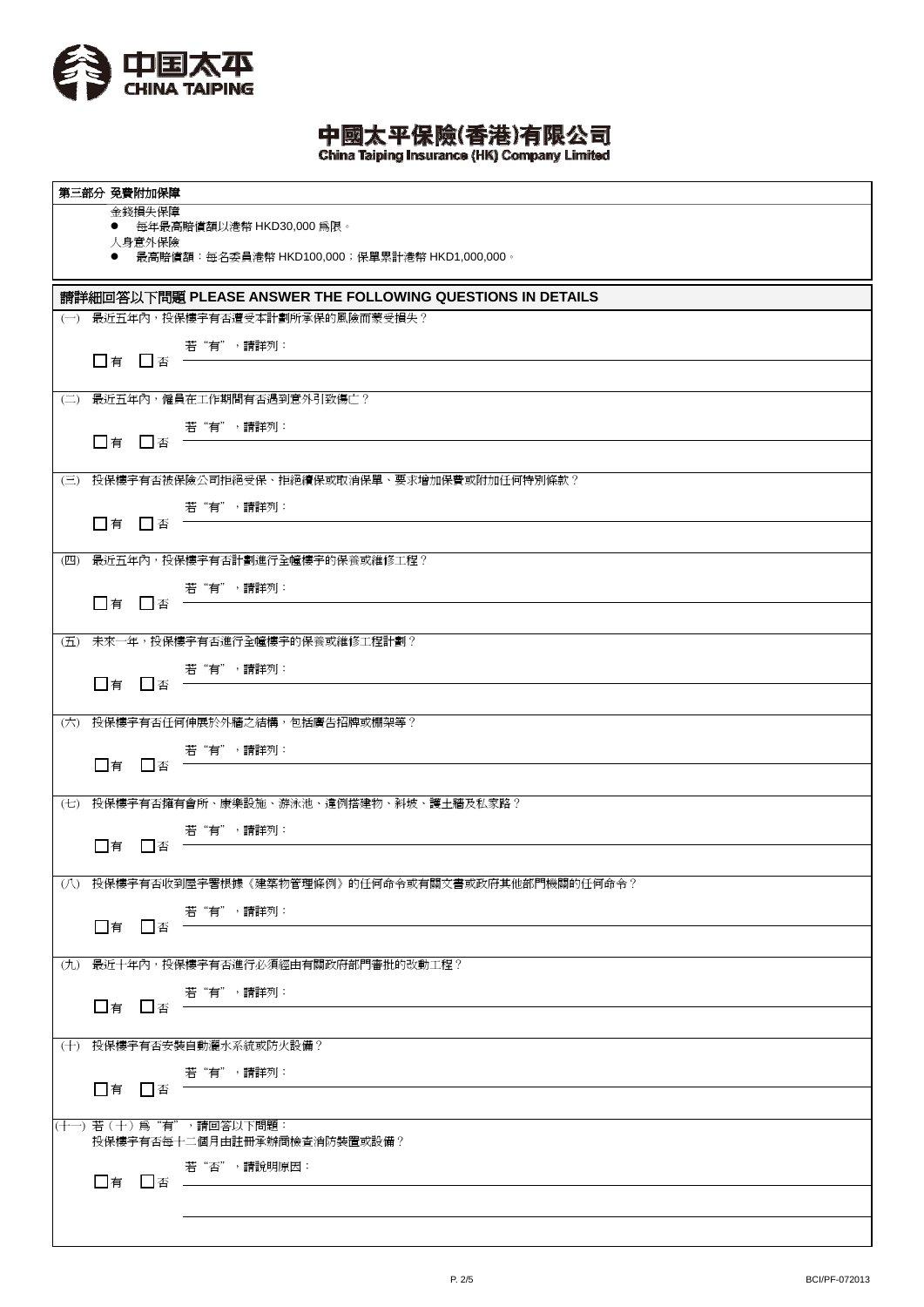

## 中國太平保險(香港)有限公司

China Taiping Insurance (HK) Company Limited

被保險人資料 **PARTICULARS OF INSURED**

名稱: 商業登記證號碼:

#### 投保書補充資料欄 **SUPPLEMENT OF PROPOSAL FORM**

### 收集個人資料聲明 **PERSONAL INFORMATION COLLECTION STATEMENT**

中國太平保險(香港)有限公司 (下稱"本公司")明白其在《個人資料(私隱)條例》下就個人資料的收集、持有、處理或使用所負有的責任。本公司僅將為合法和相關的目的收集 個人資料,並將採取一切切實可行的步驟,確保本公司所持個人資料的準確性。本公司將採取一切切實可行的步驟,確保個人資料的安全性,及避免發生未經授權或者因意 外而擅自取得、刪除或另行使用個人資料的情況。

閣下提供本申請表要求的個人資料,是為了本公司提供保險業務所需,否則,本公司將無法處理 閣下的申請。本公司並可能使用閣下的個人資料作以下用途:

- (i) 處理及審批 閣下的保險申請或 閣下將來提交的保險申請;
- (ii) 執行 閣下保單的行政工作及提供與 閣下保單相關的服務 (包括但不限於更改、變更、取消或續期);
- (iii) 分析、調查、處理及支付 閣下保單有關的索償;
- (iv) 發出繳交保費通知及向 閣下收取保費及欠款;
- (v) 本公司行使任何代位權;
- (vi) 就以上用途聯絡 閣下;
- (vii) 其它與上述用途有直接關係的附帶用涂;及
- (viii) 遵循適用法律,條例及業内守則及指引。

本公司亦可因應上述用途披露 閣下的個人資料予下列各方:

- (a) 就上述用途,向本公司提供行政、通訊、電腦、付款、保安及其它服務的第三方代理、承包商及顧問(包括:醫療服務供應商、緊急救援服務供應商、電話促銷商、 郵寄及印刷服務商、資訊科技服務供應商及數據處理服務商);
- (b) 處理索賠個案的理賠師、理賠調查員及醫療顧問;
- (c) 追討欠款的收數公司或索償代理;
- (d) 保險資料服務公司及信貸資料服務公司;
- (e) 再保公司及再保經紀;
- (f) 閣下的保險經紀(若有);
- (g) 本公司的法律及專業業務顧問;
- (h) 本公司的關連公司(以《公司條例》內的定義為準);
- (i) 現存或不時成立的任何保險公司協會或聯會或類同組織(「聯會」)及其會員,以達到任何上述或有關目的,或以便「聯會」執行其監管職能,或其他基於保險業或任 何「聯會」會員的利益而不時在合理要求下賦予「聯會」的職能;
- (j) 透過「聯會」移轉予任何「聯會」的會員,以達到任何上述或有關目的;
- (k) 保險索償投訴局及同類的保險業機構;
- (I) 法例要求或許可的政府機關包括運輸署

閣下的個人資料可能因上述用途提供給以上任何機構 (在香港境內或境外),而就此而言, 閣下同意將 閣下的資料移轉至香港境外。

直接促銷通訊:

- 1. 經 閣下同意,本公司可能使用 閣下的聯絡資料、個人基本資料及保單資料,通過書信、電郵、電話或短信與 閣下聯絡,提供金融及保險產品或服務的直接促銷通 訊。若 閣下不欲接收有關直接促銷通訊,請在以下的方格内塡上「✔」。
- 2. 經 閣下同意,本公司亦可能提供 閣下的聯繫資料、個人基本資料、人口統計數據及保單資料給本公司的關連公司(其定義以《公司條例》內的定義為準)、關連公司 之合作伙伴及第三方金融機構,獲取有關資料的公司可以以書信、電郵、或短訊與 閣下聯絡,提供金融及/或保險產品或服務的直接促銷通訊。若 閣下反對本公司 將 閣下個人資料提供給本公司的關連公司、關連公司之合作伙伴及第三方金融機構,或不欲接收本公司的關連公司、關連公司之合作伙伴及第三方金融機構的直接 促銷通訊,請在以下的方格内填上「」。

閣下可隨時撤回給予本公司有關使用 閣下的個人資料及提供予第三方作直接促銷用途的同意,而本公司將在不收取任何費用的情況下停止使用該等資料作直接促銷用 途。閣下如欲撤回 閣下給予本公司的同意,請聯絡本公司的總經理辦公室經理(詳情參閱下文)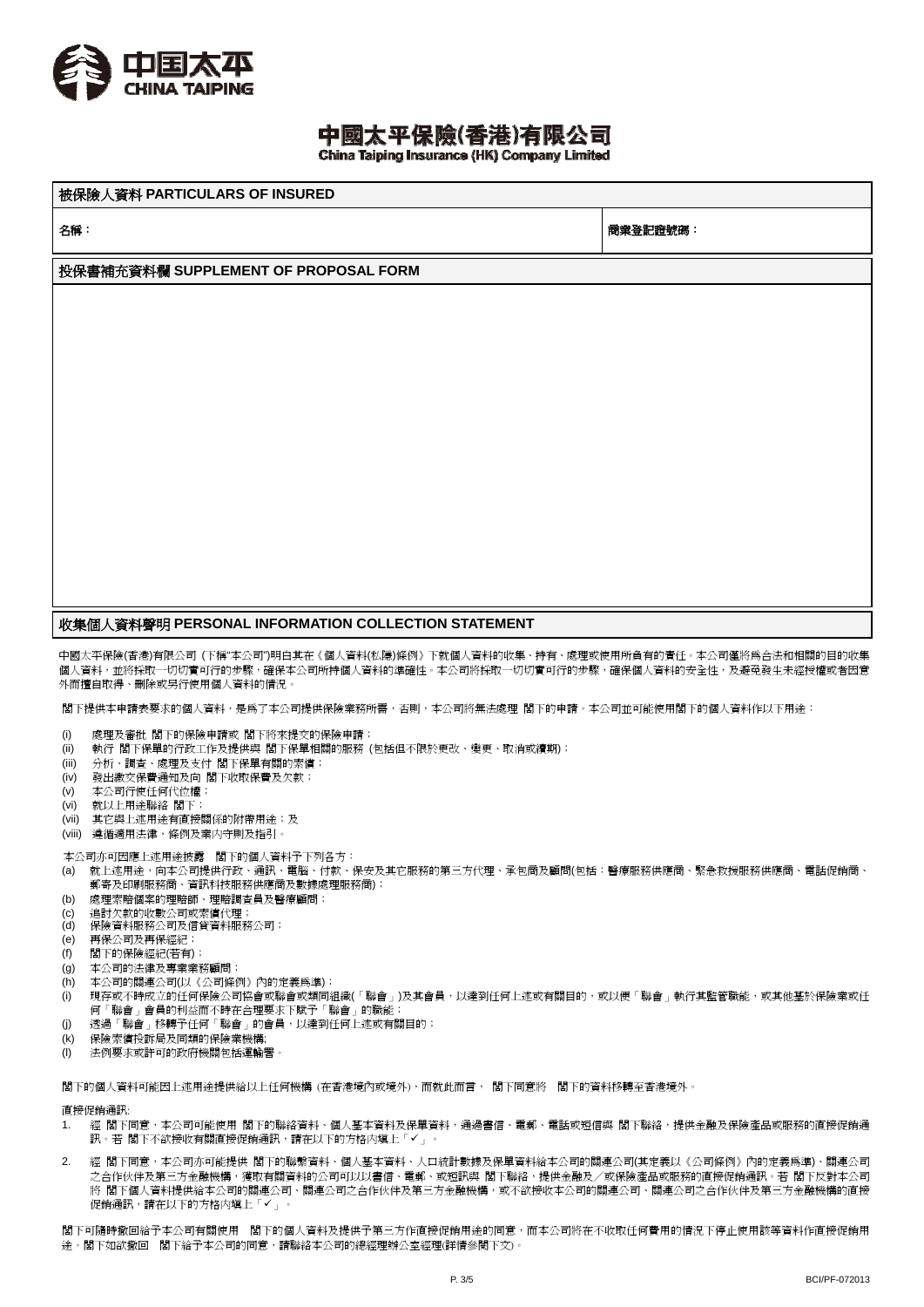

#### 中國太平保險(香港)有限公司 China Taiping Insurance (HK) Company Limited

閣下有權查閱本公司是否持有 閣下的個人資料,獲取該資料的副本,更正任何不準確的資料,以及查閱本公司有關個人資料的政策及常規。閣下還可以要求本公司告知 閣 下本公司所持個人資料的種類。如有需要,請以書面形式向本公司總經理辦公室經理提出,地址爲香港銅鑼灣新寧道8號中國太平大廈19樓。

本聲明的中英文版本如有任何歧異或不一致,概以英文版為準。

China Taiping Insurance (HK) Company Limited (the "Company") understands its responsibilities in relation to the collection, retention, processing or use of personal data under the Personal Data (Privacy) Ordinance. Personal data will be collected only for lawful and relevant purposes and all practicable steps will be taken to ensure that personal data held by the Company is accurate. The Company will take all practicable steps to ensure security of the personal data and to avoid unauthorized or accidental access, erasure or other use.

You are under an obligation to provide all of the personal data requested in this form, which is collected to enable us to carry on insurance business. If you fail to provide all the personal data requested in this form, we will not be able to process your application. The Company may also use your personal data for the following purposes:

- 
- (i) processing and evaluating your insurance application and any future insurance application you may make;<br>(ii) administering your insurance policy and providing services in relation to your insurance policy (include but administering your insurance policy and providing services in relation to your insurance policy (include but not limited to any alterations, variations, cancellation or renewal of such product or service);
- (iii) analyzing, investigating, processing and paying claims made under your insurance policy;
- (iv) invoicing and collecting premiums and outstanding amounts from you;
- (v) exercising any right of subrogation;
- (vi) contacting you for any of the above purposes;
- (vii) other ancillary purposes which are directly related to the above purposes; and
- (viii) complying with applicable laws, regulations or any industry codes or guidelines.

The Company may disclose your personal data for the above purposes to the following classes of transferees:<br>(a) third party agents, contractors and advisors who provide administrative, communications, computer, pa

- third party agents, contractors and advisors who provide administrative, communications, computer, payment, security or other services which assist us to carry out the above purposes (including medical service providers, emergency assistance service providers, telemarketers, mailing houses, IT service providers and data processors);
- (b) in the event of a claim, loss adjudicators, claims investigators and medical advisors;
- $(c)$  in the event of default, debt collectors and recovery agents;
- (d) insurance reference bureaus or credit reference bureaus;
- (e) reinsurers and reinsurance brokers;
- (f) your insurance broker (if you have one);
- (g) the Company's legal and professional advisors;
- (h) the Company's related companies (as that term is defined in the Companies Ordinance);
- (i) any association, federation or similar organization of insurance companies (collectively called "the Federation") and its members that exists or is formed from time to time for any of the above or related purposes or to enable the Federation to carry out its regulatory functions or such other functions that may be assigned to the Federation from time to time and are reasonably required in the interest of the insurance industry or any member(s) of the Federation;
- (j) any members of the Federation by the Federation for any of the above or related purposes;
- (k) the Insurance Claims Complaints Bureau and similar insurance industry bodies; and (l) government agencies and authorities as required or permitted by law including the Transport Department.

Your personal data may be provided to any of the above organizations, located in Hong Kong or outside of Hong Kong, for the above purposes, and in this regard you consent to the transfer of your data outside of Hong Kong.

Direct Marketing Communications:

- With your consent, the Company may also use your contact details, personal data and policy details to contact you with direct marketing communications regarding financial and insurance products or services by mail, email, telephone or SMS. Tick the box below if you do not wish to receive such direct marketing communications.
- 2. With your consent, the Company may also provide your contact details, personal data, demographic information and policy details to the Company's related companies (as that term is defined in the Companies Ordinance), partners of the Company's related companies and third party financial institutions, who may send you direct marketing communications regarding financial and/or insurance products or services by mail, email, telephone or SMS. Tick the box below if you do not consent to the Company providing your personal data to the Company's related companies, partners of the Company's related companies or third party financial institutions or do not wish to receive direct marketing communications from the Company's related companies, partners of the Company's related companies or third party financial institutions.

You may withdraw your consent to the use and provision to a third party of your personal data for direct marketing purposes at any time, and thereafter the Company shall, without charge to you, cease to use such data for direct marketing purposes. If you wish to withdraw your consent, please contact the Company's Manager of Office of the General Manager (please find the details below).

You have the right to ascertain whether the Company holds your personal data, to obtain a copy of the data, to correct any data that is inaccurate, and to ascertain the Company's policies and practices in relation to personal data. You may also request the Company to inform you of the type of personal data held by it. Requests for such access can be made in writing to the Company's Manager of the Office of the General Manager at 19/F., China Taiping Tower, 8 Sunning Road, Causeway Bay, Hong Kong.

In the event of any discrepancy or inconsistency between the English and Chinese versions of this statement, the English version shall prevail.



□ 本人反對貴公司使用和轉移本人的個人資料作直接促銷用途,並不希望接收任何推廣及直接促銷通訊。

I object to the use and provision of my personal data for direct marketing purposes, and do not wish to receive any promotional and direct marketing materials.

#### 投保人聲明 **DECLARATION**

- 本投保樓宇是位於香港特別行政區內的單幢式樓宇,樓宇以(包括但不限於)鋼筋混凝土及/或石屎板等不易燃燒的材料所建成。
- 2. 本投保書所填各項俱屬真實,並無匿報,投保人同意以本投保書作為與保險公司訂立契約的基礎
- 3. 投保人同意本保險按照保單及批單上所訂的條件及條款辦理
- 4. 本投保書未經中國太平保險(香港)有限公司接受投保前,保險並不生效。

日期: *Date :* 投保人簽署及蓋章:

*Signature of Proposer & Company Chop :* 

**(**日/月/年 **dd/mm/yyyy)**